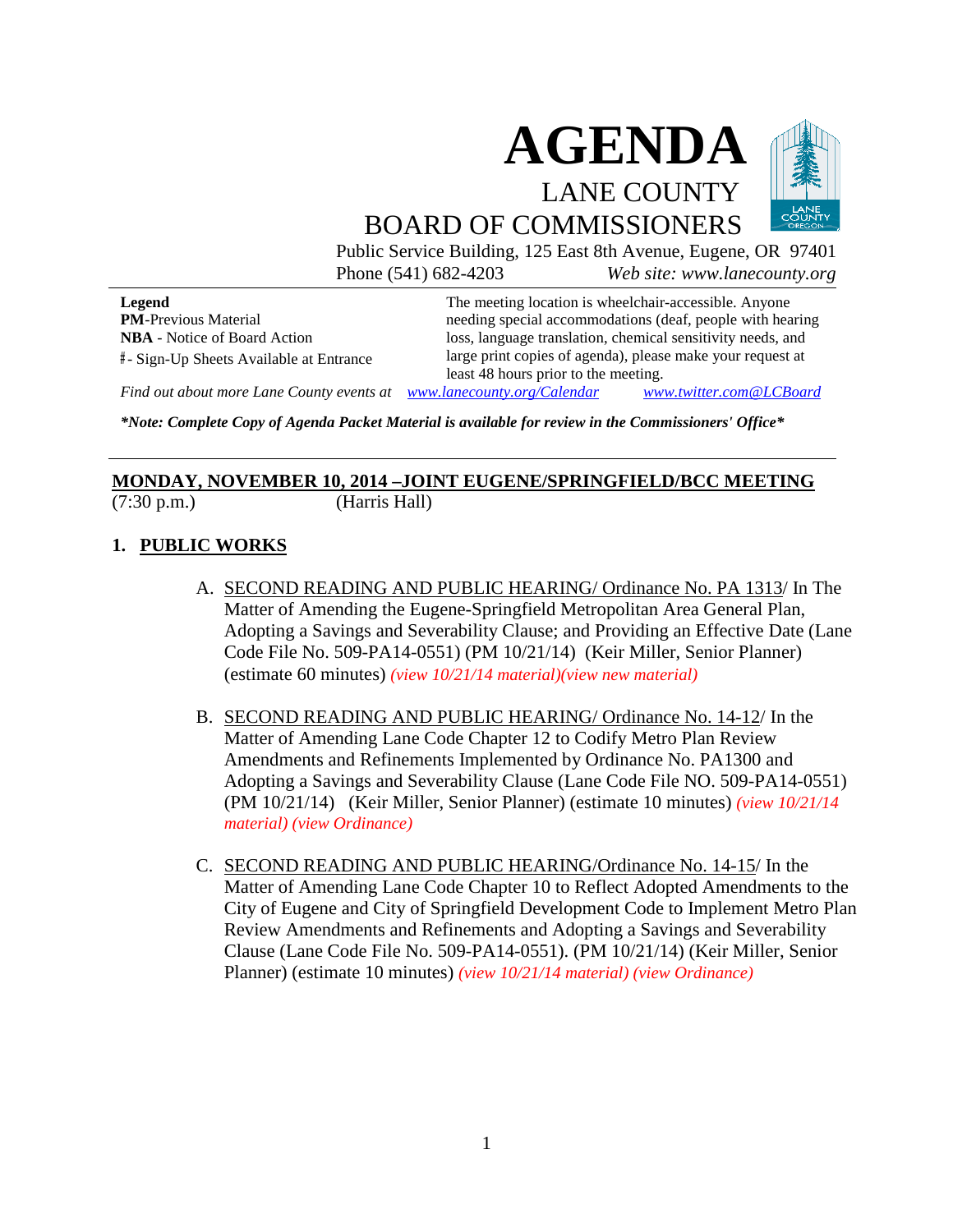## **WEDNESDAY, NOVEMBER 12, 2014 – REGULAR MEETING**

(9:00 a.m.) (Harris Hall)

# **1. ADJUSTMENTS TO THE AGENDA**

# **2. #PUBLIC COMMENTS**

Expected maximum time 20 minutes: Speakers will be taken in the order in which they sign up and will be limited to 3-minutes. If the number wishing to testify exceeds 7 speakers, then additional speakers may be allowed if the chair determines that time permits or each speaker's time may be reduced to fit within 20 minutes.

Public comment may also be submitted via email to [PublicComment@co.lane.or.us](mailto:PublicComment@co.lane.or.us)

## **3. COMMISSIONERS' RESPONSE TO PUBLIC COMMENTS AND/OR OTHER ISSUES AND REMONSTRANCE (2 min. limit)**

## **4. EMERGENCY BUSINESS**

# **5. CONSENT CALENDAR**

(All items listed here are considered to be routine by the Board of Commissioners and will be enacted by one motion in the form listed below. There will be no separate discussion of these items. If discussion is desired, that item will be removed from the Consent Calendar and will be considered separately.)

BEGINNING OF CONSENT CALENDAR \* \* \* \* (estimated 2 minutes)

# A. COUNTY COUNSEL

1) ORDER 14-11-12-01/ In the Matter of Approving Routine Contracts, Amendments, Grant Applications, and Grants, and Delegating Authority to the County Administrator to Sign the Approved Contracts, Amendments, Grant applications, and Grants. (Jim Chaney, Assistant County Counsel) *[\(view material\)](http://www.lanecounty.org/UserFiles/Servers/Server_3585797/File/Government/BCC/2014/2014_AGENDAS/111214agenda/W.5.A.1.pdf)*

## B. PUBLIC WORKS

- 1) ORDER 14-11-12-02/ In the Matter of Confirming the Appointment of Carl Stiefbold to the Parks Advisory Committee. (Mike Russell, Division Manager) *[\(view material\)](http://www.lanecounty.org/UserFiles/Servers/Server_3585797/File/Government/BCC/2014/2014_AGENDAS/111214agenda/W.5.B.1.pdf)*
- 2) ORDER 14-11-12-03/ In the Matter of Authorizing Temporary Closure of Austa Road (County Road No. 514) For up to a Total of Six Months in Connection with the Wildcat Creek Covered Bridge Preservation Project. (Dave Brown, Construction Services Manager) *[\(view material\)](http://www.lanecounty.org/UserFiles/Servers/Server_3585797/File/Government/BCC/2014/2014_AGENDAS/111214agenda/W.5.B.2.pdf)*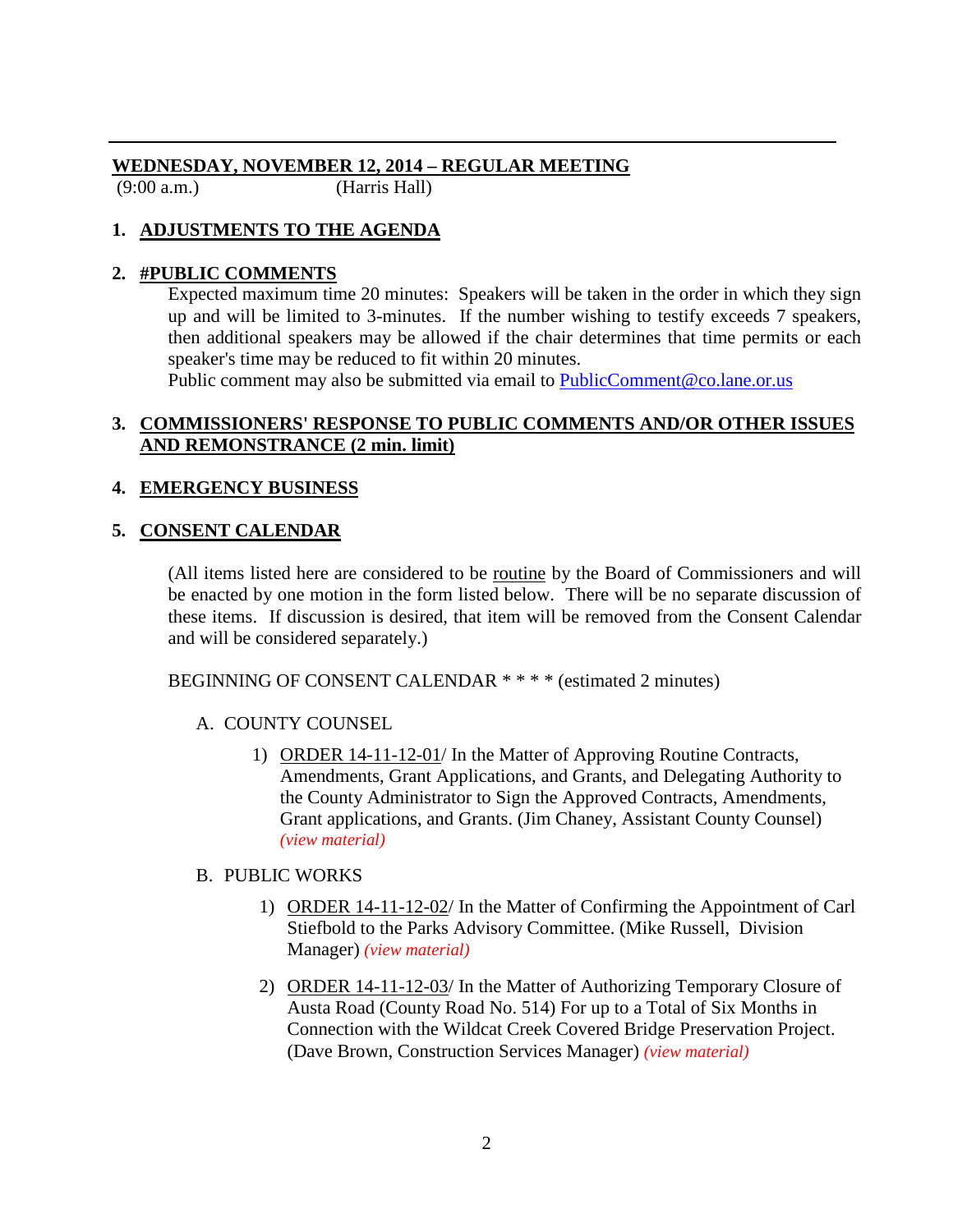- 3) ORDER 14-11-12-04/ In the Matter of Authorizing the Temporary Closure of West King Road (County Road No. 967) For up to a Total of Six Months in Connection with the Belknap Covered Bridge Preservation Project. (Dave Brown, Construction Services Manager) *[\(view material\)](http://www.lanecounty.org/UserFiles/Servers/Server_3585797/File/Government/BCC/2014/2014_AGENDAS/111214agenda/W.5.B.3.pdf)*
- 4) ORDER 14-11-12-05/ In the Matter of Awarding a Contract to Clyde West Inc. in the Amount of \$194,200 for the Purchase of Four (4) SLS25HGRS Water Tanks, as per Bid FY14-15 FS-07. (Michael Johns, Division Manager) *[\(view material\)](http://www.lanecounty.org/UserFiles/Servers/Server_3585797/File/Government/BCC/2014/2014_AGENDAS/111214agenda/W.5.B.4.pdf)*

END OF CONSENT CALENDAR \* \* \* \*

# **6. HUMAN RESOURCES**

A. ORDER 14-11-12-06/ In the Matter of Approving the Temporary Internal Audit Committee's Service as Interview Committee for the Position of Performance Auditor. (Marsha Edwards, Director) (estimated 10 minutes) *[\(view material\)](http://www.lanecounty.org/UserFiles/Servers/Server_3585797/File/Government/BCC/2014/2014_AGENDAS/111214agenda/W.6.A.pdf)*

## **7. PUBLIC WORKS**

A. DISCUSSION AND BOARD DIRECTION/ In the Matter of Amending Lane Code Chapter 15 to Adopt a Vehicle Registration Fee, if Approved by the Lane County Voters in May 2015. (Lydia McKinney, Transportation Planning Program Supervisor) (estimated 45 minutes) *[\(view material\)](http://www.lanecounty.org/UserFiles/Servers/Server_3585797/File/Government/BCC/2014/2014_AGENDAS/111214agenda/W.7.A.pdf)*

## **8. COUNTY COUNSEL**

A. Announcements

## **9. COUNTY ADMINISTRATION**

A. Announcements

## **10. COMMISSIONERS' BUSINESS**

- A. Announcements
- B. Agenda Team Requests / Work Session Requests

# **11. EXECUTIVE SESSION as per ORS 192.660**

(BCC Conference Room)

## **12. OTHER BUSINESS**

**Recess**